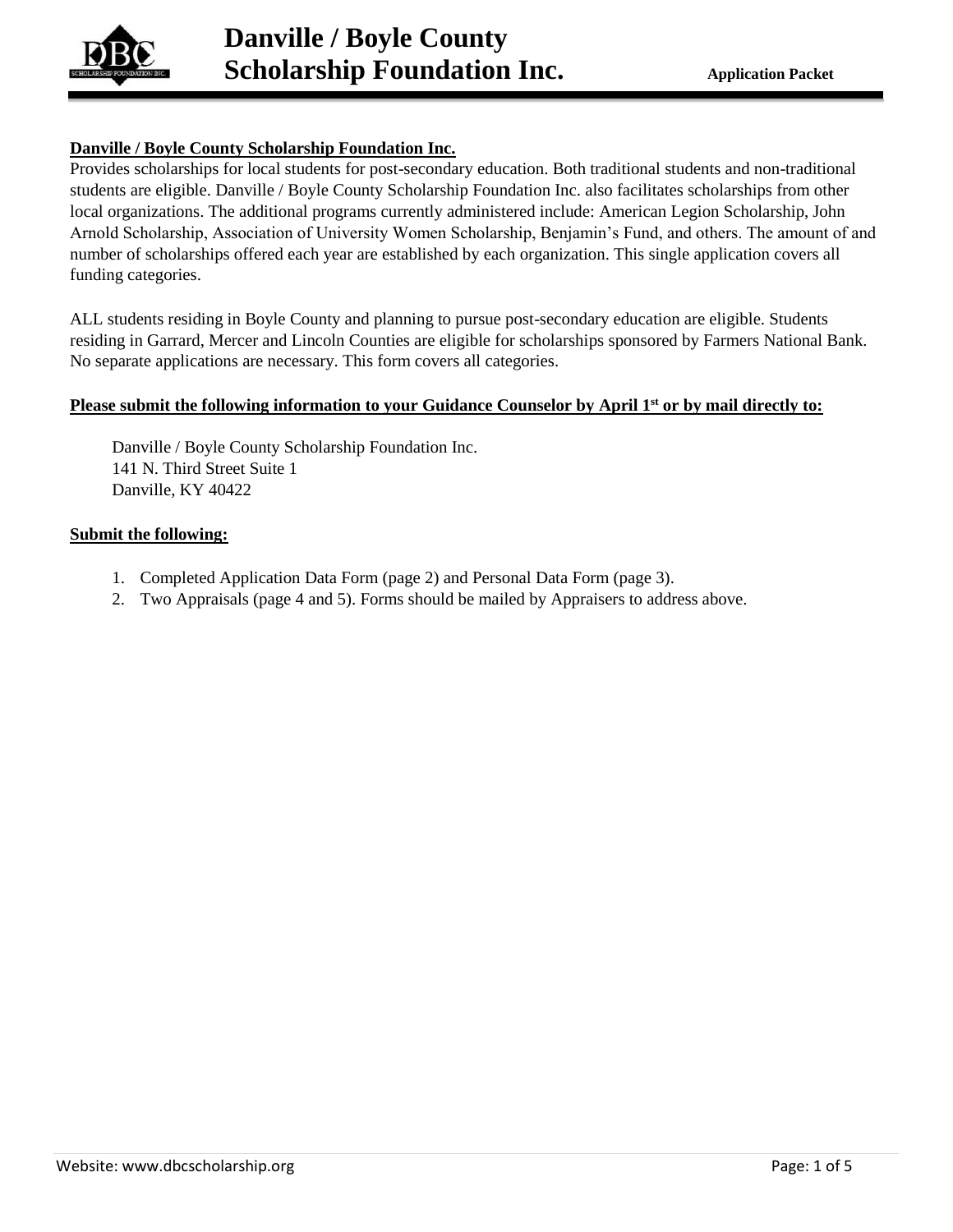

# **Danville / Boyle County Scholarship Foundation Inc.** Application Packet

## **PLEASE PRINT OR TYPE**

**Application for Scholarship**

| <b>APPLICANT DATA</b>                                                                                                                        |                                                                                                                      |         | Date:                                       |                                 |
|----------------------------------------------------------------------------------------------------------------------------------------------|----------------------------------------------------------------------------------------------------------------------|---------|---------------------------------------------|---------------------------------|
| Mr.                                                                                                                                          |                                                                                                                      |         |                                             |                                 |
| Ms.<br>Name (last)                                                                                                                           | (first)                                                                                                              |         | (middle initial)                            | <b>Social Security Number</b>   |
| Permanent Address (street)                                                                                                                   | (city)                                                                                                               |         | (state)                                     | (zip)                           |
| Date of Birth (month/day/year)                                                                                                               | Telephone Number                                                                                                     |         | E-mail Address                              |                                 |
| Name of parent/guardian:                                                                                                                     | <u> 1980 - Johann Barn, mars ann an t-Amhain Aonaich an t-Aonaich an t-Aonaich ann an t-Aonaich ann an t-Aonaich</u> |         |                                             |                                 |
| Is applicant or parent/guardian an active duty or reserve member of military service? Please provide details                                 |                                                                                                                      |         |                                             | <u> 1990 - Jan Alexandria (</u> |
| Permanent mailing address of Parent/<br>Guardian if different from applicant:                                                                |                                                                                                                      |         |                                             |                                 |
|                                                                                                                                              | (street)                                                                                                             |         |                                             | (city)                          |
|                                                                                                                                              | (state)                                                                                                              | (zip)   |                                             | Telephone Number                |
| <b>SCHOOL DATA</b>                                                                                                                           |                                                                                                                      |         |                                             |                                 |
| High School Attended:                                                                                                                        |                                                                                                                      |         |                                             | Graduation Date (month, year):  |
| Address:<br><u> 1980 - Andrea State Barbara, poeta esta</u><br>(street)                                                                      | $\overline{\text{(city)}}$                                                                                           | (state) | (zip)                                       | Telephone Number                |
| Name of High School principal:                                                                                                               |                                                                                                                      |         |                                             |                                 |
| Post-secondary school(s) for which you anticipate applying:                                                                                  |                                                                                                                      |         | 4-yr. College/University                    | V0-Tech                         |
| School(s)                                                                                                                                    |                                                                                                                      |         | <b>Community College</b><br>Plan to enroll: | Other<br>Less than half time    |
|                                                                                                                                              |                                                                                                                      |         |                                             | Half time or more               |
|                                                                                                                                              |                                                                                                                      |         |                                             | <b>Full Time</b>                |
|                                                                                                                                              |                                                                                                                      |         |                                             |                                 |
| <b>TRANSCRIPT INFORMATION</b><br>High school seniors must have the following section completed by the appropriate school official.           |                                                                                                                      |         |                                             |                                 |
|                                                                                                                                              |                                                                                                                      |         |                                             |                                 |
| Applicant ranks _________ in a class of _________ Cumulative grade point average: ___________ /4.0 scale _________ /most recent semester GPA |                                                                                                                      |         |                                             |                                 |
| PSAT Verbal: ________ Math: _________ SAT Verbal: ____________ Math: __________ ACT Overall: _______ English: ______                         |                                                                                                                      |         |                                             | Math:                           |
| <b>School Official Signature</b>                                                                                                             | Title                                                                                                                |         | Date                                        | <b>Telephone Number</b>         |
| School Address (street)                                                                                                                      | (city)                                                                                                               | (state) | (zip)                                       |                                 |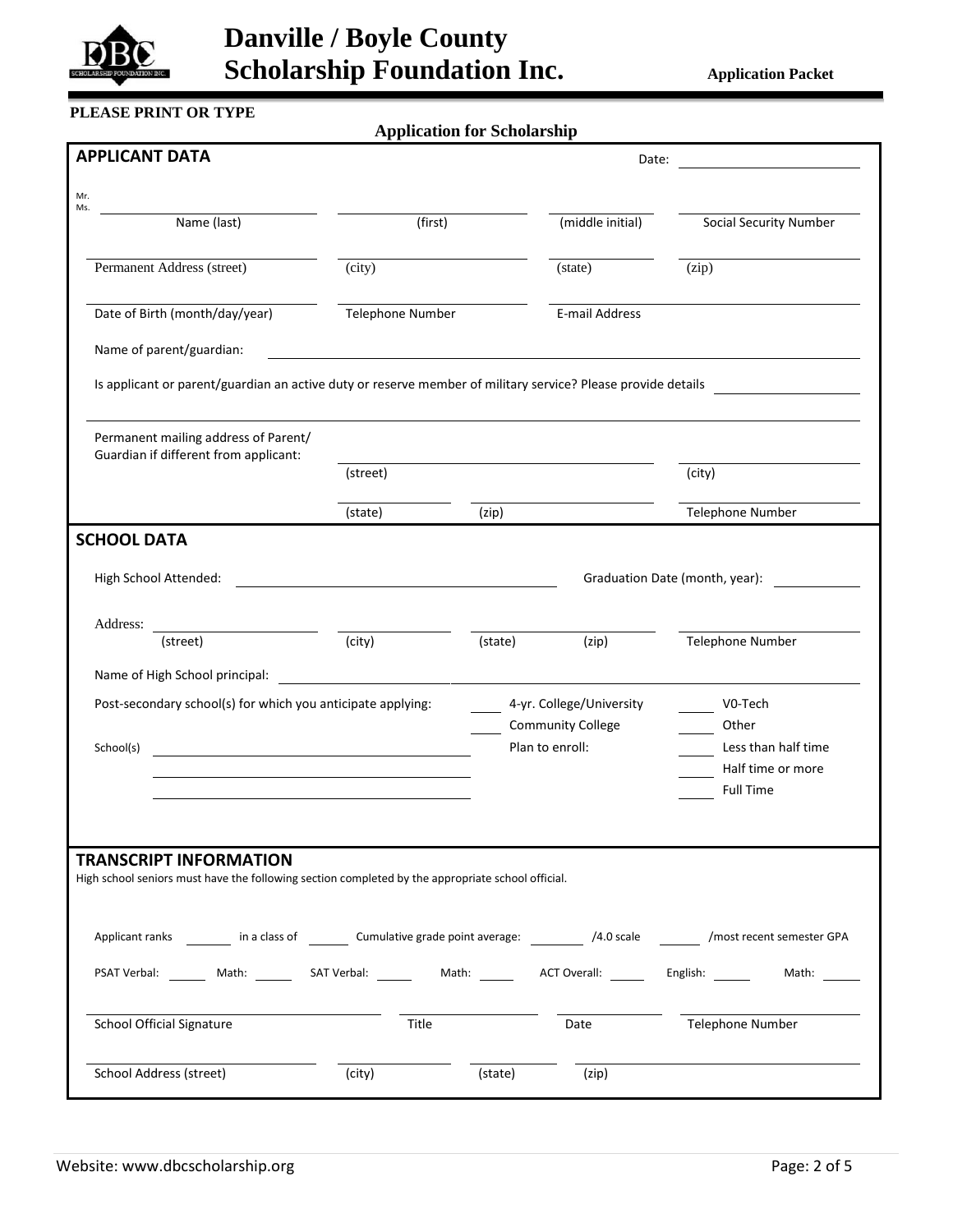

## PERSONAL DATA *Applicant Name:*

| l)o1<br>.ta•<br>г. |  |
|--------------------|--|
|                    |  |

1. Describe your work experience during the past 4 years. Indicate dates of employment in each job and approximate number of hours worked per week. List total amounts earned at each job.

| $\cdot$  |           |         |            |        |  |
|----------|-----------|---------|------------|--------|--|
| Position | Date from | Date to | Hours/Week | Amount |  |
|          | (mo/yr)   | (mo/yr) |            | Earned |  |
|          |           |         |            |        |  |
|          |           |         |            |        |  |
|          |           |         |            |        |  |
|          |           |         |            |        |  |
|          |           |         |            |        |  |
|          |           |         |            |        |  |

2. List all school activities in which you have participated during the past 4 years (e.g. student government, music, sports, etc.). List all community activities in which you have participated without pay during the past 4 years (e.g. Red Cross, church work, volunteer work…). Indicate all special awards and honors.

| Activity | No. of Years Participated | Awards, Honors, Offices |
|----------|---------------------------|-------------------------|
|          |                           |                         |
|          |                           |                         |
|          |                           |                         |
|          |                           |                         |
|          |                           |                         |
|          |                           |                         |
|          |                           |                         |
|          |                           |                         |
|          |                           |                         |
|          |                           |                         |
|          |                           |                         |
|          |                           |                         |

3. Make a statement of your plans as they relate to your educational and career objectives and future goals.

4. Please describe how and when any unusual family or personal circumstances have affected your achievement in school, work, or participation in school and community activities.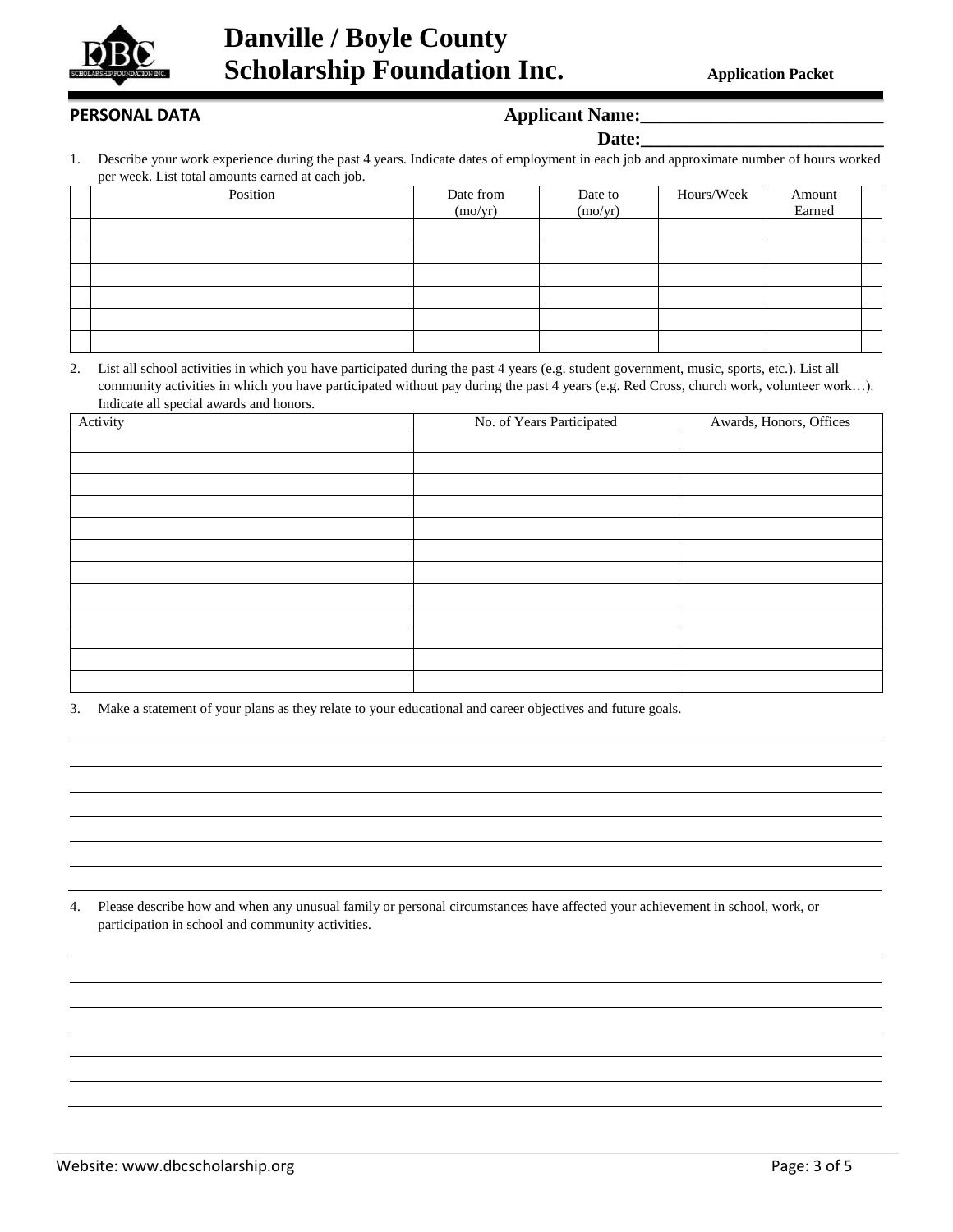

# **Danville / Boyle County Scholarship Foundation Inc. Application Packet**

## APPLICANT APPRAISAL (REQUIRED) **Applicant Name:**

Date:

To be completed by a high school or college counselor or advisor, an instructor or a supervisor.

APPRAISER: You have been asked to provide information in support of this application for scholarship. Please give immediate and serious attention to the following statements. When complete, please return to Danville / Boyle County Scholarship Foundation Inc. at: **141 N. Third St, Suite 1, Danville, KY 40422 by April 1st of the current school year.**

| The applicant's choice of a postsecondary education program              | Extremely   | Very        | Moderately  | Not         |
|--------------------------------------------------------------------------|-------------|-------------|-------------|-------------|
| is:                                                                      | Appropriate | Appropriate | Appropriate | Appropriate |
| The applicant's achievement reflect his/her ability:                     | Extremely   | Verv        | Moderately  | Not         |
|                                                                          | Appropriate | Appropriate | Appropriate | Appropriate |
| The applicant's ability to set realistic and attainable goals is:        | Excellent   | Good        | Fair        | Poor        |
| The quality of the applicant's commitment to school and<br>community is: | Excellent   | Good        | Fair        | Poor        |
| The applicant is able to seek, find and use learning resources:          | Extremely   | Very        | Moderately  | Not         |
|                                                                          | Appropriate | Appropriate | Appropriate | Appropriate |
| The applicant demonstrates curiosity and initiative:                     | Extremely   | Very        | Moderately  | Not         |
|                                                                          | Appropriate | Appropriate | Appropriate | Appropriate |
| The applicant demonstrates good problem-solving skills,                  | Extremely   | Very        | Moderately  | Not         |
| follow-through and completes tasks:                                      | Appropriate | Appropriate | Appropriate | Appropriate |
| The applicant's respect for self and others is:                          | Excellent   | Good        | Fair        | Poor        |

## **Comments:**

| Appraiser's Signature     | Date                                                                                                    | Title | Telephone Number |     |
|---------------------------|---------------------------------------------------------------------------------------------------------|-------|------------------|-----|
| Relationship to Applicant |                                                                                                         |       |                  |     |
|                           | <b>Address City</b>                                                                                     | City  | State            | Zip |
| <b>Business Name</b>      | PLEASE RETURN TO: 141 N. Third St, Suite 1, Danville, KY 40422 by April 1st of the current school year. |       |                  |     |